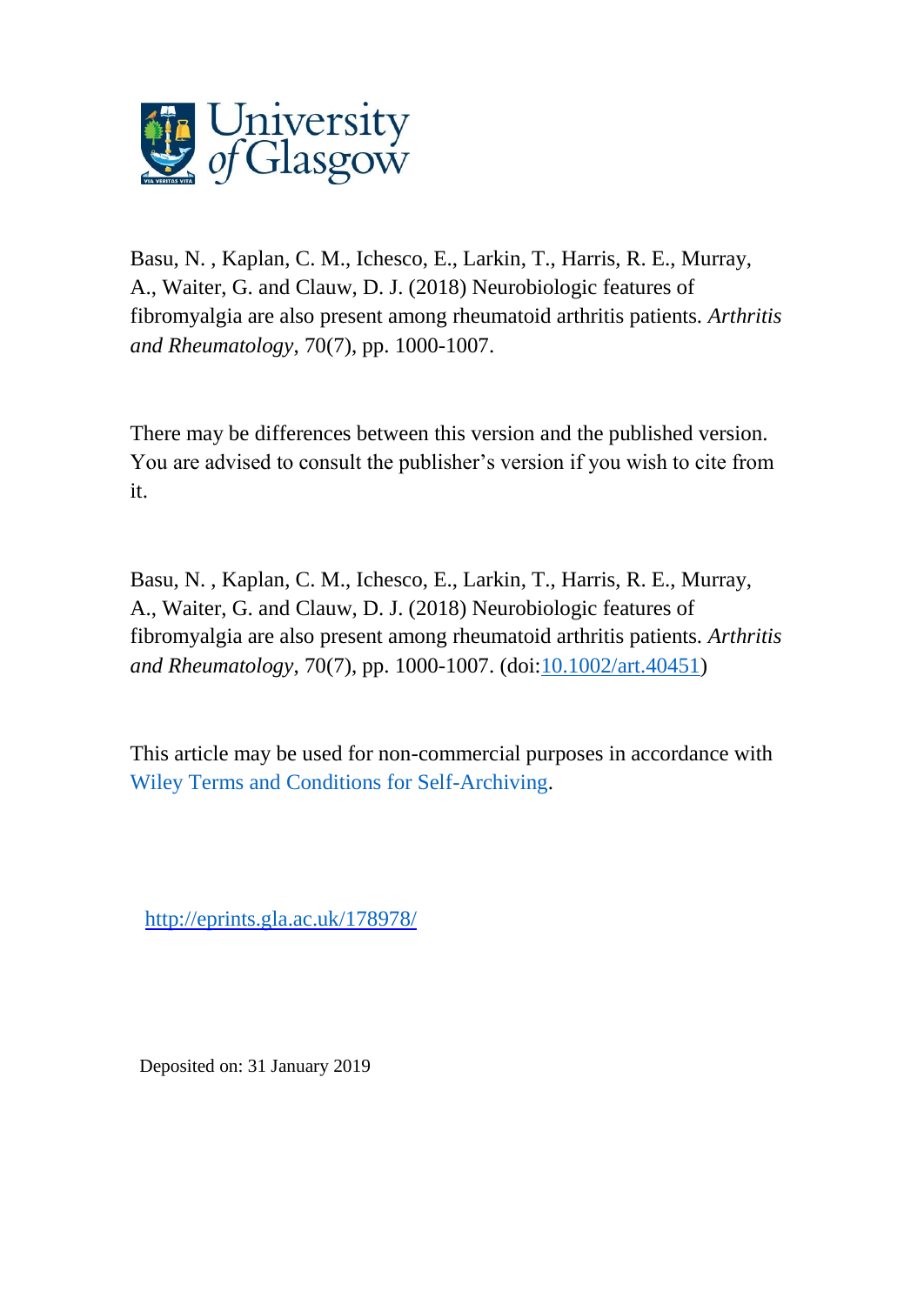# **Neurobiological features of fibromyalgia are also present among rheumatoid arthritis patients**

Basu N<sup>\*</sup>, Kaplan CM<sup>#</sup>, Ichesco E<sup>#</sup>, Larkin T<sup>#</sup>, Harris RE<sup>#</sup>, Murray A<sup>\*</sup>, Waiter G<sup>\*</sup>, Clauw DJ<sup>#</sup>

\* School of Medicine, Medical Sciences and Nutrition, University of Aberdeen, UK

# Chronic Pain and Fatigue Research Center, University of Michigan, Ann Arbor, USA

NB and CK equally contributed to this work

Corresponding author: Dr Neil Basu, Aberdeen Centre for Arthritis & Musculoskeletal Health, School of Medicine, Medical Sciences and Nutrition, University of Aberdeen, UK. Email: [neilbasu@abdn.ac.uk.](mailto:neilbasu@abdn.ac.uk) Tel: +(44)1224 437144

Word count: 3,256

Funding**:** The study recieved support from Pfizer. The funder had no role in study design, data collection, analysis, decision to publish or preparation of the manuscript. The content is solely the responsibility of the authors.

Ethical approval**:** Ethical approval for the study was obtained from the North of Scotland Research Ethics Committee and all participants gave informed written consent according to the Declaration of Helsinki.

Competing interests: REH, NB, GW, AM, DC have received research funding from Pfizer. DC has received research funding from Aptinyx, Cepherex and personal fees from Abbott Pharmaceutical, Aptinyx, Cerephex, Pfizer, Daiichi Sankyo , Pierre Fabre, Samumed, Therevance, Tonix, Williams & Connolly LLP, Zynerba, Astella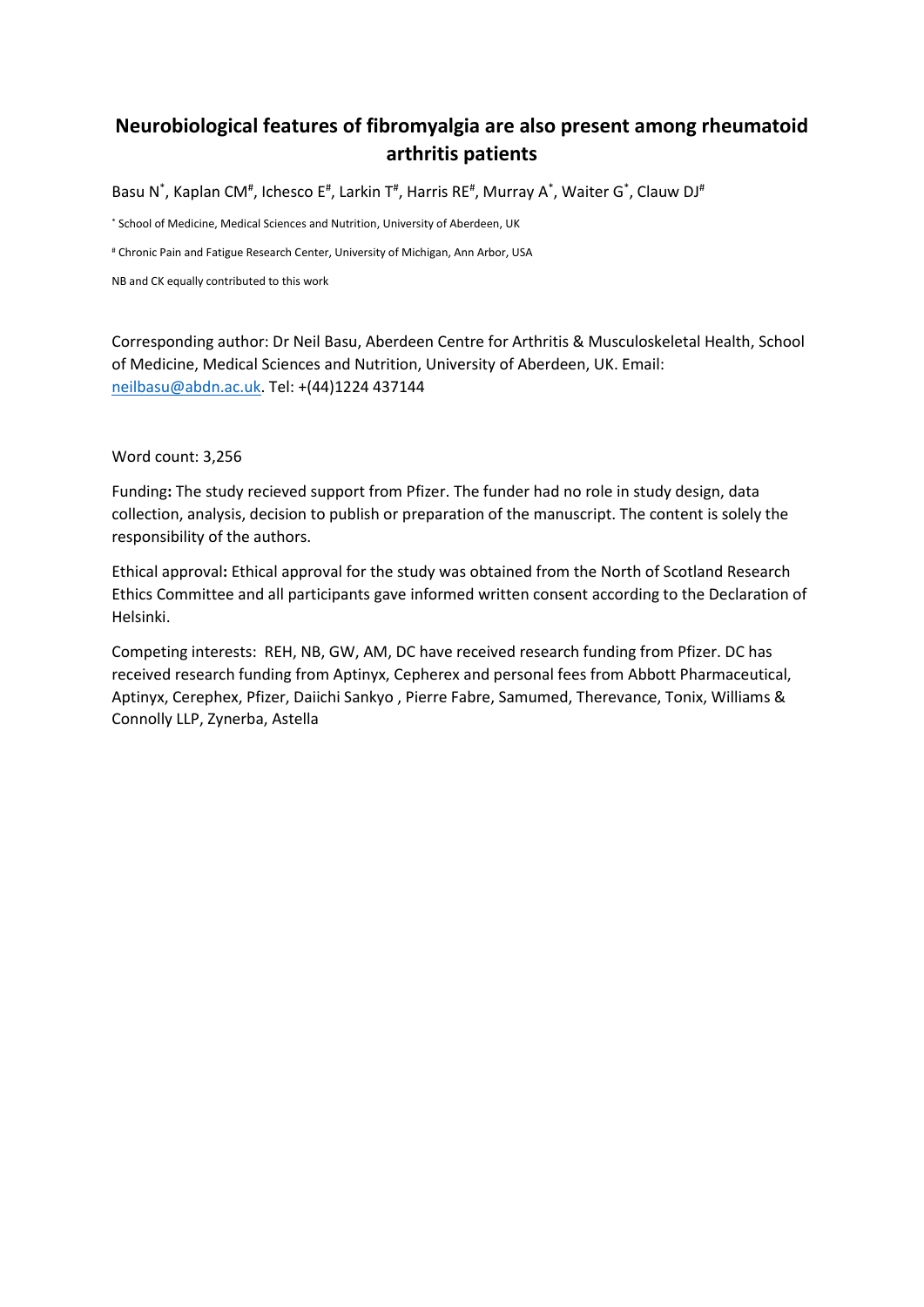## **ABSTRACT:**

Objectives: Many rheumatoid arthritis (RA) patients report pain despite excellent control of inflammation with immunotherapies. Variable degrees of co-existing fibromyalgia (FM) may explain this disparity. FM has been characterised by aberrant brain functional connectivity, especially between the Default Mode Network (DMN) and insula. We hypothesised that RA patients reporting the highest 2011 ACR FM survey criteria scores- a continuous measure of FM degree also known as fibromyalgianess (FMness)- would demonstrate functional connectivity abnormalities similar to FM.

Methods: RA patients underwent an 11 min functional connectivity MRI brain scan (fcMRI) and a clinical evaluation which included a measure of FMness. Brain networks were isolated from FcMRI data. Individual patient network to whole brain connectivity analyses were then conducted followed by group level regression which correlated the connectivity of each network with FMness. Results were significant on the cluster level with a family wise error (FWE) rate p-value <0.05 derived from an uncorrected voxel level p-value <0.001.

Results: 54 patients participated (mean age 54.9years; 75.9% female; mean FMness score 13.3 [range 1-29]). From the whole brain analyses, a single significant positive correlation between DMN connectivity to the left mid/posterior insula and FMness (r=0.58, p=0.001 FWE) was demonstrated.

Conclusions: RA patients who have increased levels of FMness appear to share neurobiological features consistently observed in FM patients. This study is the first to provide neuroimaging evidence that RA is a mixed pain state, with many patients' symptoms being related to CNS rather than classic inflammatory mechanisms.

## **INTRODUCTION:**

Rheumatoid arthritis (RA) is an archetypal chronic inflammatory disorder which is principally characterised by peripheral joint pain, stiffness and swelling. In recent times, management has been revolutionised by the early and aggressive application of anti-inflammatory therapies. These advances have led to tremendous average improvements in objective outcomes and even disability, but as many as 50% of patients continue to report clinically significant levels of pain despite excellent control of their peripheral inflammation $1.2$ .

This disconnect between improvements in inflammation and improvements in pain suggests that there is a likely contribution of pain mechanisms which are in addition to and distinct from peripheral inflammation. Central sensitisation - a consequence of dysfunctional central nervous system pain processing which defines the primary chronic pain syndrome of fibromyalgia (FM) - may represent one such mechanism<sup>3</sup>. This possibility is supported by clinical epidemiological research which has evidenced co-existing FM in 13-25% of RA patients<sup>4</sup>. This compares to a prevalence of 1-5% in the general population<sup>5</sup>. A further 7-15% of RA patients have hallmark features of FM (which include somatic symptoms such as fatigue as well as chronic pain) without meeting formal classification criteria<sup>4</sup>. Wolfe and colleagues derived a continuous scale from the ACR FM survey criteria and found it to predict pain and disability in RA even among patients who did not fully satisfy the FM criteria. The term fibromyalgianess (FMness) was subsequently introduced to reflect this wide phenotypic range<sup>6</sup>.

There are very few studies that examine whether the prevalent FMness phenotype in RA is underpinned by the same central sensitisation pathways as demonstrated in 'primary' FM. If true, it would greatly enhance the argument for 'primary' FM therapeutic approaches (which are quite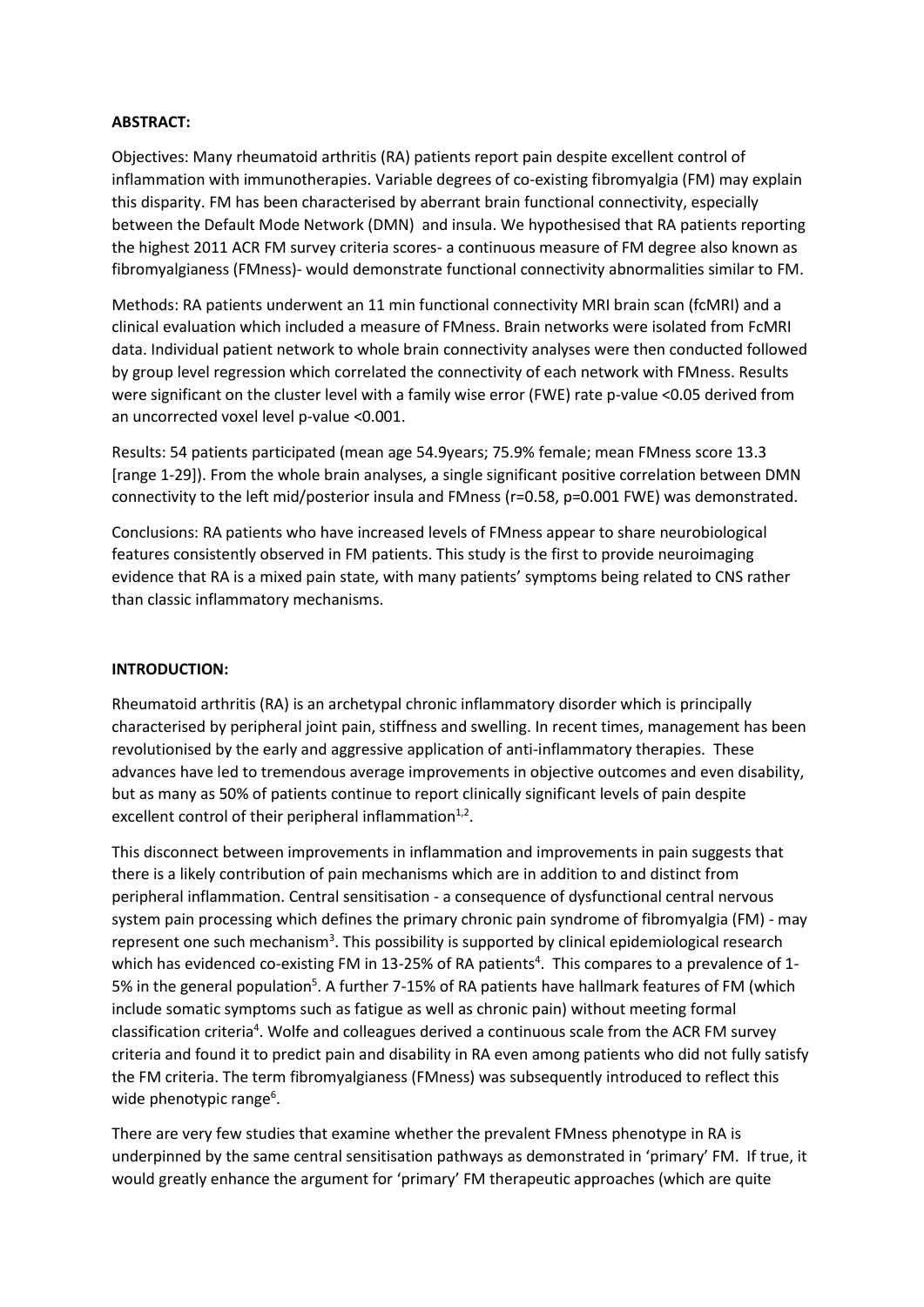distinct to current peripherally directed anti-inflammatory RA therapies) benefitting RA patients who have clinical features of FMness.

Advanced neuroimaging techniques have been crucial in delineating the neurobiological features of central sensitisation in 'primary' FM, but have not previously been applied to concomitant FM in RA. Recent studies have employed functional connectivity MRI (fcMRI) - an adaptation of functional MRI data that examines temporal correlations in the MRI signal across various brain networks and regions. These connections are thought to be important for the maintenance of synaptic connectivity and as such modulates the efficiency and extent of neuronal transmission in the brain. Among FM patients, the dorsal attention (DAN), sensori-motor (SMN) and salience (SLN) brain networks have been implicated with increased connectivity to pro-nociceptive brain areas and decreased connectivity to anti-nociceptive brain areas<sup>7-9</sup>. However, currently the most convincing and reproducible fcMRI evidence relates to the association between the default mode network (DMN) and insular cortex – otherwise implicated with self-referential<sup>10</sup> and multimodal sensory processing respectively<sup>11</sup>. This specific connection is cross-sectionally associated with FM and pain  $intensity<sup>12</sup>$  and longitudinally associated with change of FM pain following both efficacious pharmacological (pregabilin) and non-pharmacological treatments (acupuncture) $13,14$ . The robustness of this finding is further corroborated by magnetoencephalography (a more direct measure of brain connectivity)<sup>15-17</sup>. These same patterns have been noted in other conditions known to be accompanied by central sensitization, such as irritable bowel syndrome and low back pain $16,17$ . Together this data indicates that functional connectivity – and specifically DMN-Insular hyperconnectivity – may be a key biological marker of both the presence and severity of FM related pain, and central sensitisation.

As yet, no studies have investigated whether fcMRI features of FM are observed in RA patients with co-occurring FM. Specifically we hypothesised that that RA patients reporting the highest levels of FMness would demonstrate fcMRI features of FM.

## **PATIENTS & METHODS:**

## **Patients:**

335 RA Patients were approached through a UK regional rheumatology service. Of those, 193 indicated interest in the study. Participants were considered eligible if they met the 2010 American College of Rheumatology/European League Against Rheumatism (ACR/EULAR) classification criteria<sup>18</sup>, and had a clinically significant level of fatigue for at least 3 months (defined as a score  $> 3$ on the Chalder fatigue binary scale (CFS)<sup>19</sup>. Exclusion criteria were contra-indications to MRI and left-handedness. 73 patients fulfilled these criteria and ultimately, 54 RA patients completed the study.

All consenting participants underwent a clinical evaluation. This included a measure of FMness using the ACR FM survey criteria which combines a measure of widespread pain (number of painful sites 0- 19) with a symptom severity scale (e.g., fatigue, subjective cognitive problems, headache, poor mood, scores range 0-12)<sup>20</sup>. In addition their levels of systemic inflammation (C reactive protein, CRP), disease activity (DAS28), current levels of overall fatigue and pain severity (0-10 numerical rating scale), sleep disturbance (Jenkin's sleep scale<sup>21</sup> and depression (Hospital Anxiety and Depression Scale<sup>22</sup>) were recorded. Participants then undertook a fMRI brain scan.

## **Data Acquisition:**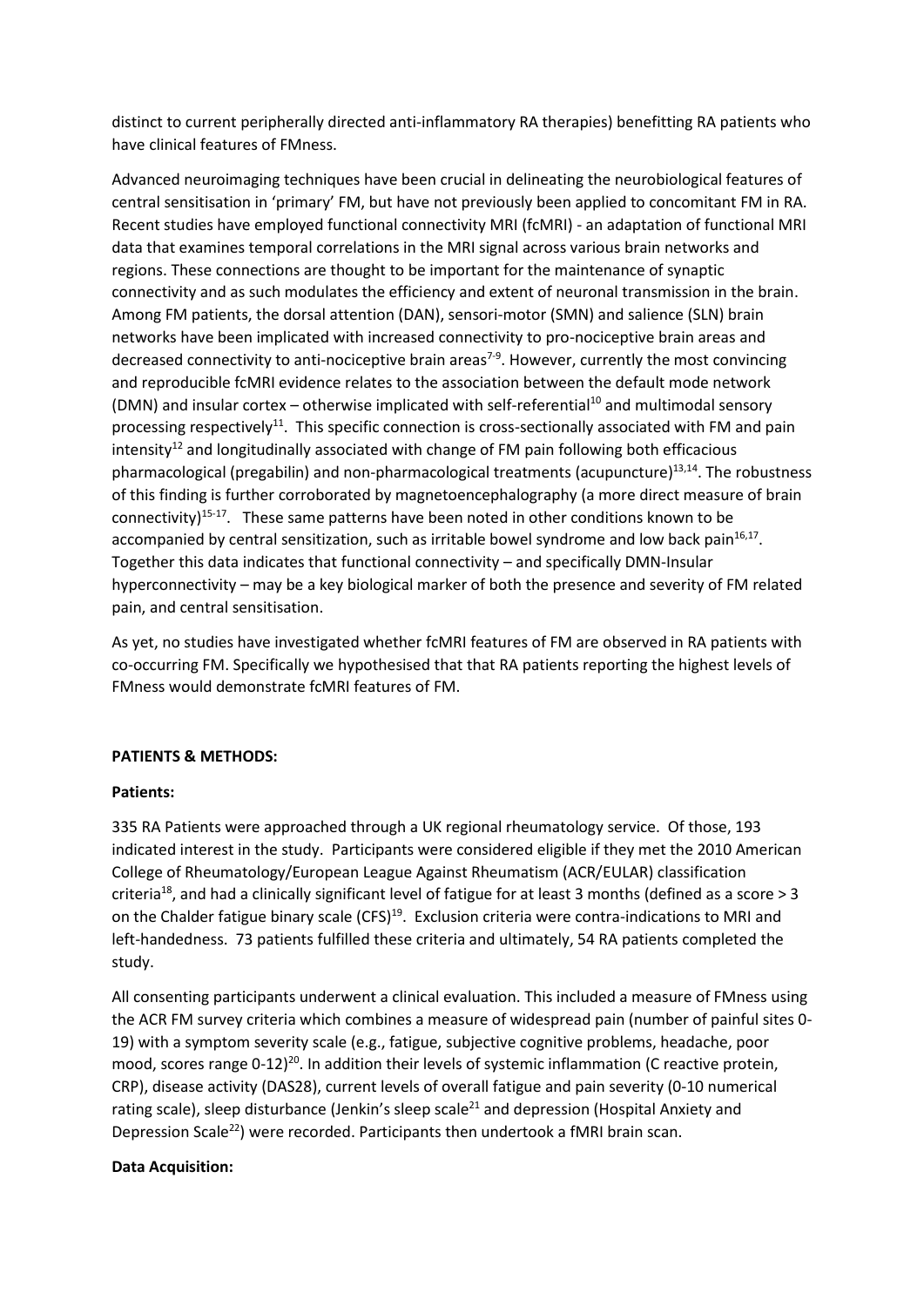Each participant completed an 11-minute functional scan while performing the Paced Auditory Serial Attention Test (PASAT), a validated measure of cognitive function (auditory processing, calculation, working memory, attention) which has been previously used in an fMRI context<sup>23</sup>. The PASAT was given in a block design with 3x3 minute 'on' periods, interspersed with 4x30 second rest periods. The functional images were acquired by a 3 Tesla (Achieva X-series, Philips Medical, Best, The Netherlands) 8 channel phased array head coil using a T2\*-weighted gradient-echo single-shot echoplanar imaging pulse sequence with the following parameters: TR = 3000 ms, TE = 30 ms, flip angle (FA) =  $90^{\circ}$ , in-plane SENSE acceleration 2, matrix size  $128 \times 128$  with 30 slices, field of view (FOV) = 240 mm, 1.88 mm × 1.88 mm × 5 mm voxels and 226 volumes. The first four volumes were discarded to avoid equilibration effects. A high-resolution structural T1-weighted fast-field echo 3D structural scan was collected for normalization (TR = 8.2 ms, TE = 3.8 ms, TI = 1018 ms FA =  $8^{\circ}$ , FOV  $= 240$  mm, matrix size 240  $\times$  240 matrix with 160 slices and 0.94 mm  $\times$  0.94 mm  $\times$  1 mm voxels).

# **Preprocessing:**

All data were checked for motion greater than 3.76mm and 5° rotation and visually inspected for artifacts. No participants were excluded for these reasons. FcMRI data were preprocessed using SPM8 (Wellcome Department of Cognitive Neurology, London, United Kingdom) running on MATLAB R2014a (Mathworks, Sherborn, MA, USA), as previously described<sup>23</sup>. Briefly, the functional images were realigned, and the structural image was co-registered to mean functional image and then segmented. The structural and functional scans were normalized to the standard SPM Montreal Neurological Institute template grey prior probability map via the individuals segmented grey matter image. Functional scans were smoothed with an 8-mm FWHM Gaussian kernel.

# **Independent Component Analysis (ICA):**

We performed Group ICA using the Group ICA of fMRI Toolbox (GIFT) to create group specific network masks<sup>24</sup>. Component estimates were validated using ICASSO software<sup>25</sup> over 20 iterations to ensure the accuracy and reliability of results. Subject specific spatial maps and time courses were generated using the GICA3 back-reconstruction method. The networks of interest were the: DMN, SMN, SLN and DAN. These components were verified by spatial correlation between the component maps and previously identified templates<sup>26</sup>. Spatial masks of the mean component map for each network were created using the Marsbar toolbox for seed-based connectivity analyses.

## **Network to whole brain connectivity analysis:**

The preprocessed functional data were entered into the Functional Connectivity Toolbox (CONN; Cognitive and affective neuroscience laboratory, Massachusetts Institute of Technology, Cambridge, MA, USA; www.nitrc.org/projects/conn) v15 in SPM8<sup>27</sup>. A nuisance regression using the CompCor method<sup>28</sup> was performed with six subject-specific motion parameters, the signal from white matter and CSF, and their first order derivatives included as confounds. A band pass filter (0.01-0.1 Hz) was applied to remove linear drifts and high frequency noise in the data. The mean component maps generated from ICA were used as seeds. Beta maps for each individual representing connectivity between the network of interest and the rest of the brain were generated. The task beta maps were then passed onto second-level group analyses in SPM8. Using a multiple regression model, we assessed the association between network-whole brain connectivity and FMness with age and sex originally included as covariates of no interest, followed by additional corrections for the putative confounders of CRP and amitriptyline use. The resulting maps were thresholded at an uncorrected voxelwise  $p > 0.001$ , and significance was set at  $p < 0.05$  family wise error (FWE) cluster corrected for multiple comparisons. The average fisher transformed r values of significant clusters were extracted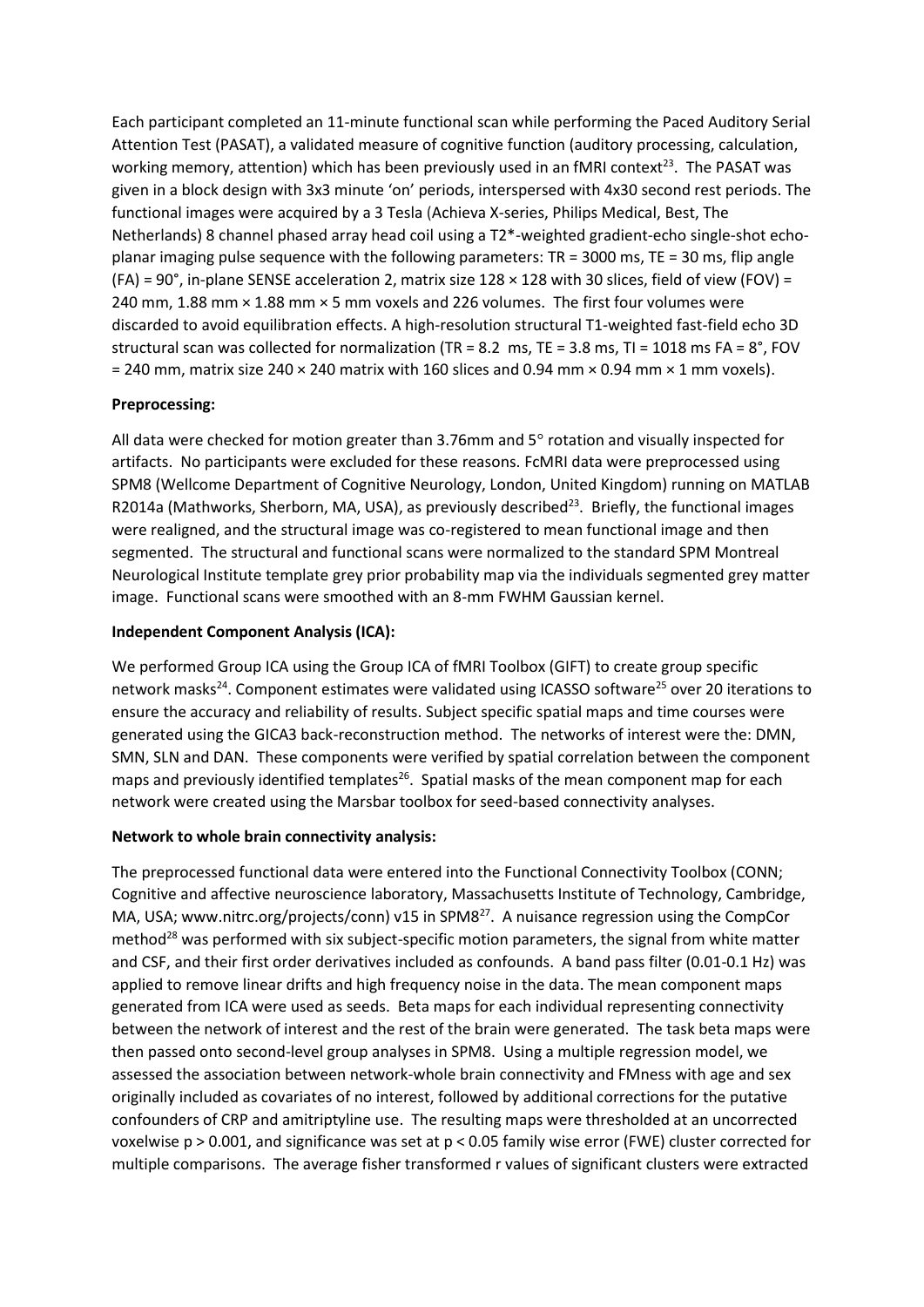from the first level beta maps for each subject using Marsbar. These values were brought into STATA 12.1 (Stata, College Station, TX, USA) to enable sensitivity analyses and test post-hoc correlations analyses with disease and symptom measures.

# **RESULTS:**

# **Clinical Characteristics:**

In total, 54 patients completed the study. The mean age was  $54.9 \pm 11.41$  years, n = 41 female and the mean disease duration was  $11.49 \pm 8.64$  years. The mean FMness score was  $13.20 \pm 6.21$  [range 1-29] and n=5 were receiving pharmacological treatment for FM (all low dose amitriptyline). Other patient characteristics are displayed in Table 1.

[Insert table 1]

# **DMN-Insula functional connectivity is associated with FMness in RA:**

There was a significant positive correlation between DMN connectivity to the left mid/posterior insula and FMness (r=0.572, p = 0.001 FWE corrected) in RA patients. The association remained significant after controlling for age and sex ( $r = 0.577$ ,  $p = 0.001$  FWE corrected, see Figure 1). Further, analyses correcting for the putative confounding factors of inflammation (CRP) and amitriptyline usage did not alter this observation ( $r = 0.568$ ,  $p = 0.001$  FWE corrected and  $r = 0.556$ , p = 0.009 FWE corrected, respectively). No other significant correlations were identified to any of the other networks of interest. Further, a sensitivity analysis of only those patients (n=27) who did not fulfil ACR preliminary criteria for FM (total score <13) observed the correlation between DMNinsula and FMness to remain highly significant (p=0.006, r-0.51).

# [Insert figure 1]

We then examined correlations with phenotypic features (table 2). First, the individual components of the FMness score were examined, the widespread pain index and the symptom severity scale, in order to establish if the DMN-Insula connectivity relationship was directed by one or both components. Both the widespread index (r=0.50, p<0.0001) and symptom severity sale (r=0.41, p=0.002) were significantly associated indicating important contributions for both. This was further corroborated by significant associations with chronic fatigue (p=0.002) and sleep disturbance (p=0.02), although interestingly no association existed between DMN-insula and pain reported at the time of the scan (p=0.52). We next explored correlations between the identified functional connection and RA disease features. Overall disease activity (DAS28) was significantly correlated  $(p=0.002)$ , although CRP was not  $(p=0.19)$ .

## **DISCUSSION:**

To our knowledge, this study is the first to provide objective neuroimaging evidence that RA is a mixed pain state displaying characteristics of central sensitisation. RA patients who reported high levels of FMness demonstrated significantly higher functional connectivity between the DMN and insula - a recognised neurobiological feature of 'primary' FM. Further, the ACR FM survey appears to be a strong surrogate for this neurobiological marker of central sensitisation and, in the future, could be a useful tool to support clinicans' evaluation of pain and inform subsequent management.

Our group and others have previously identified significant alterations in DMN-insula connectivity in FM. The insula is a highly connected region of the brain with multiple functional features which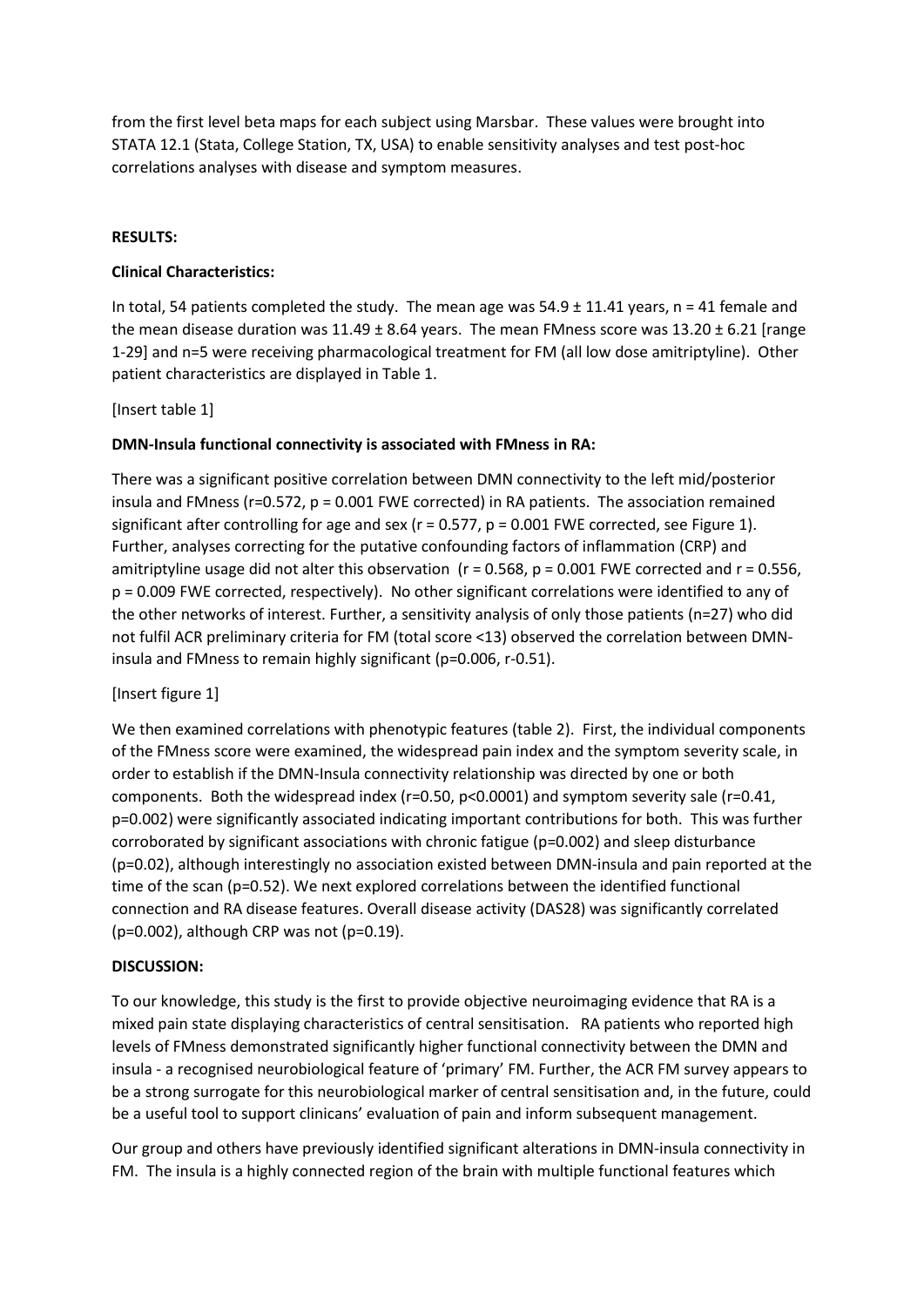routinely involve the integration and conversion of physiological inputs into higher level outputs<sup>29</sup>. Numerous studies have implicated the insula with different disorders and dimensions of pain, including FM<sup>30</sup>. Its purported role as a key relay station in pain processing has been supported by direct electric stimulation studies of the region which have effected painful sensations in some patients<sup>31</sup>. The DMN comprises synchronously functioning regions - including the posterior cingulate cortex, medial prefrontal cortex and lateral parietal lobes - which are commonly associated with activities of introspection and are also found to be disrupted in chronic pain<sup>32</sup>. It is unknown whether this network is a modulator of pain (potentially via descending inhibitory pathways<sup>33</sup>) and/or related somatic features, or exclusively a consequence of chronic pain exposure<sup>32</sup>. Given these possible complementary roles in pain processing, it is plausible to speculate that DMN and insula may be functionally connected in FM<sup>12-15</sup>.

In this current study we expand on these findings by identifying a significant alteration of the very same functional connection in relation to phenotypic features of FM co-existing in another chronic pain disorder (with a distinct primary pathophysiology relating to inflammation). Presence of this connection despite the apparent absence of an association with significant concurrent peripheral inflammation or overall levels of pain further supports the apparent specificity of the DMN-insula connection as a marker of a distinct pain sub-type. It is however interesting to consider the significant correlation with the DAS28 which appears to be prinicipally driven by tender and not swollen joint counts. This aligns with many studies which have observed a conflation of DAS28 in the context of FM which in turn leads to greater biological therapies. That said, we cannot discount the possibility that inflammation may be implicated in central sensisitisation.

Although no other study has applied neuroimaging to characterise FM in a co-existing disorder, dysfunctional DMN-insula functional connectivity has been observed in irritable bowel syndrome<sup>16</sup>, chronic back pain<sup>17</sup>, and migraine<sup>34</sup> – all pain conditions where central sensitisation has been implicated<sup>35</sup>. Of interest, these conditions are also associated with somatic symptoms<sup>36,37</sup> which aligns with our post-hoc analysis indicating that the DMN-insula functional connection relates not only to pain but to symptoms such as fatigue and cognitive dysfunction also (as measured by the Symptom Severity Index). A final point to note is that this connection remains significant even among those patients who do not fulfil ACR criteria, further evidencing that FM is a continuous rather than discrete construct.

Our findings indicate that centralised pain pathways co-exist with more established peripheral inflammatory driven pathways in RA. This is corroborated by QST studies which allude to dysfunctional CNS pain pathways in RA by consistently evidencing hyperalgesia and allodynia<sup>38</sup>. Specifically, lower pain-pressure thresholds have been measured across both diseased joints and non-joint sites in RA patients with concomitant FM in comparison to RA patients without<sup>39</sup>.

Our study builds on the few functional neuroimaging studies to have been conducted in RA. Although previous studies have been small and limited to provoked acute experimental pain at the site of joints (rather than non-diseased sites). They have provided evidence supporting a role of mixed CNS mechanisms in RA related pain. Jones et al originally reported differential cortical responses to acute pain using PET between RA (n=6) and a chronic pain population characterised by depression and dysfunctional coping. They subsequently speculated that the CNS mechanisms of inflammatory pain were distinct to other pain types<sup>40</sup>. More recently, Rech and colleagues undertook evoked pain fMRI pre and post anti-TNF therapy in n=10 RA patient and observed differences in brain activations between responders and non-responders<sup>41</sup>. This again infers the possible existence of different neural signatures for different types of pain since responders are more likely to be characterised by pain of inflammatory origin in comparison to non-responders.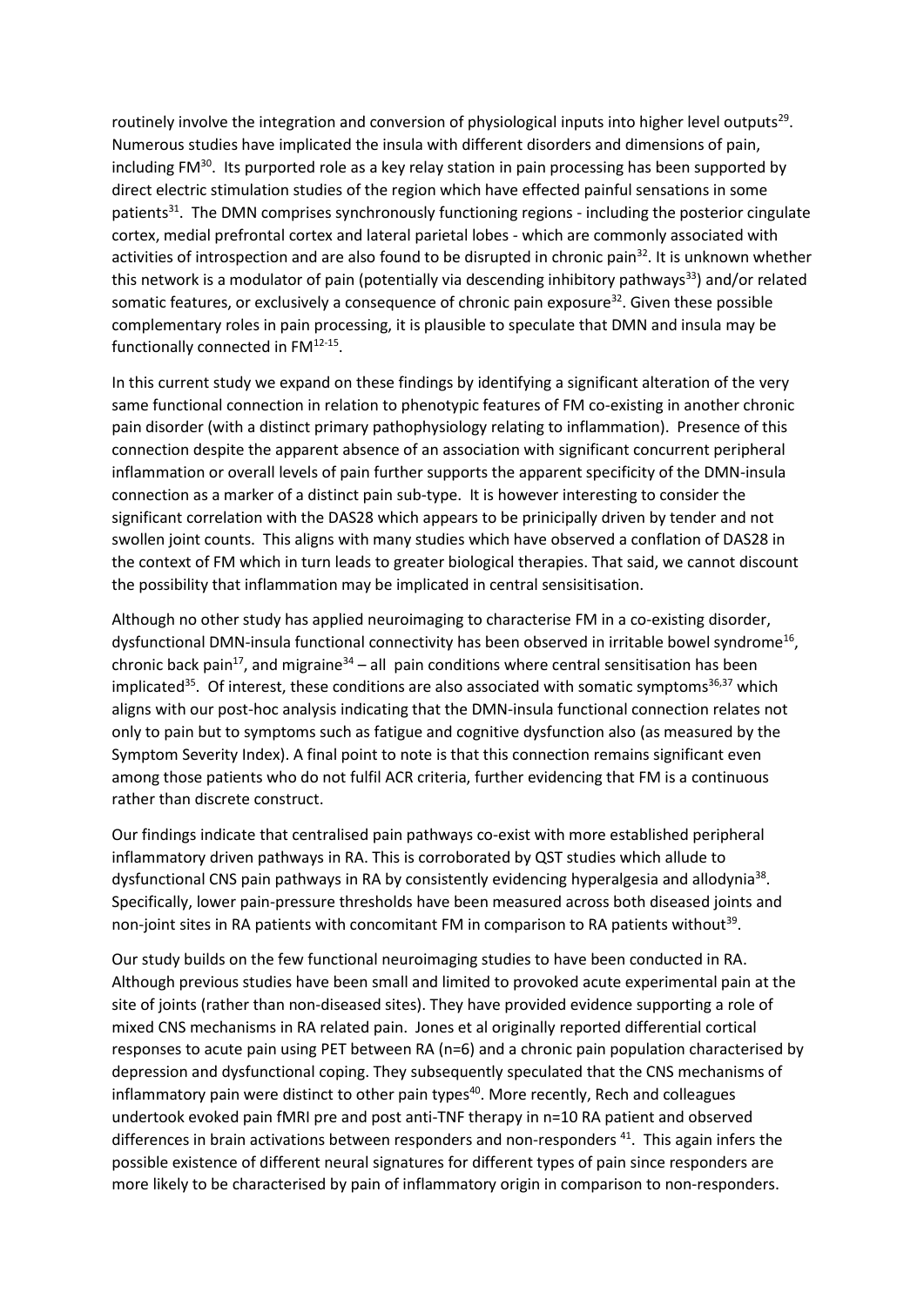This present study is strengthened by its large sample study (n=54) – to our knowledge the largest neuroimaging investigation of any inflammatory rheumatic disease, thus reducing the risk of the false positive results which are endemic in neuroscience. The robustness of these results are further enhanced by our conservative analytical methodology. Despite employing a data driven global scan approach, only the key DMN-insula functional connection was identified. Furthermore, this data was acquired using a scanner in a centre which has previously not contributed to the literature evidencing the importance of this connection. Finally, replication of this specific pattern of coactivation in the context of a task (rather than resting state – as with previous studies) not only strengthens validity but also enhances existing views that fcMRI largely reflects intrinsic communication networks which are unrelated to conscious activities $42$ .

Certain limitations to this study should also be considered. Firstly, although the study population includes a demographically representative cohort of RA patients with a mixture of disease activity states, there was a bias towards selecting patients with significant fatigue levels. This sample enrichment however enabled greater power to detect the mechanistic associations inherent to the research question. It also cannot be assumed that these findings may generalise to other rheumatic conditions, and this intriguing possibility should be the subject of future experiments. Secondly, due to the cross-sectional design, no assumption can be made regarding whether DMN-insula functional connectivity has causal role in FMness. This data does, however, re-inforce previous studies which propose this connection at least as a biological marker of the FM construct and so adequate to address our primary research question. Thirdly, despite being the largest study of its kind, the sample size cannot confidently exclude the existence of other relevant network to region connections (which most likely exist) and still lacks sufficient power to fully and independently correct for the multiple putative confounding variables which are implicated with FM. That said, our results remained significant following individual adjustments of age and sex. The latter is of particular interest because previous studies of functional connectivity in 'primary' FM have consisted almost entirely of females. Since numerous sex differences in FM biology have been reported<sup>43</sup>, the generalisability observed here serves to enhance the usefulness of the DMN-insula marker further.

We have shown that central sensitisation is not confined to individuals with 'primary' FM and coexists in patients with the biologically distinct disorder of RA. Such evidence for shared mechanisms could inform future clinical decision making. It is challenging for physicians to distinguish different pain states in patients, particularly those with a pre-existing chronic pain disorder. This is especially true since the centralised pain state of FMness is not only common but also artificially inflates routinely used measures of peripherally based inflammatory pain states (e.g. DAS28)<sup>6</sup> which are pivotal in guiding clinicians prescriptions of anti-inflammatory treatment. In consequence inappropriate prescribing of anti-inflammatory therapies for pain which is actually not inflammatory in origin is likely common and probably a principal factor for why many RA patients continue to report pain following anti-inflammatory therapy despite apparent resolution of inflammation<sup>1</sup>. RA patients reporting significant pain and who have evidence of high levels of functional connectivity between the insula and DMN are more likely to benefit from centrally acting therapies which are effective for FM instead of or in addition to anti-inflammatory therapies. These currently include both pharmacological (e.g. neuroleptics) and non-pharmacological (e.g. CBT) agents<sup>44</sup>. Unfortunately limited access, expense and specialised analysis requirements will likely prohibit implementation of fcMRI into routine practice, however this technology may not be essential given the demonstrated relationship with the FM ACR Survey score. Instead application of this measure as a point of care tool may enable clinicians to quantify the contribution of central sensitisation to their patient's pain and subsequently inform management choices. Future refinements and abbreviations to this tool will hasten translation. Moreover since co-existing FM is a common issue among many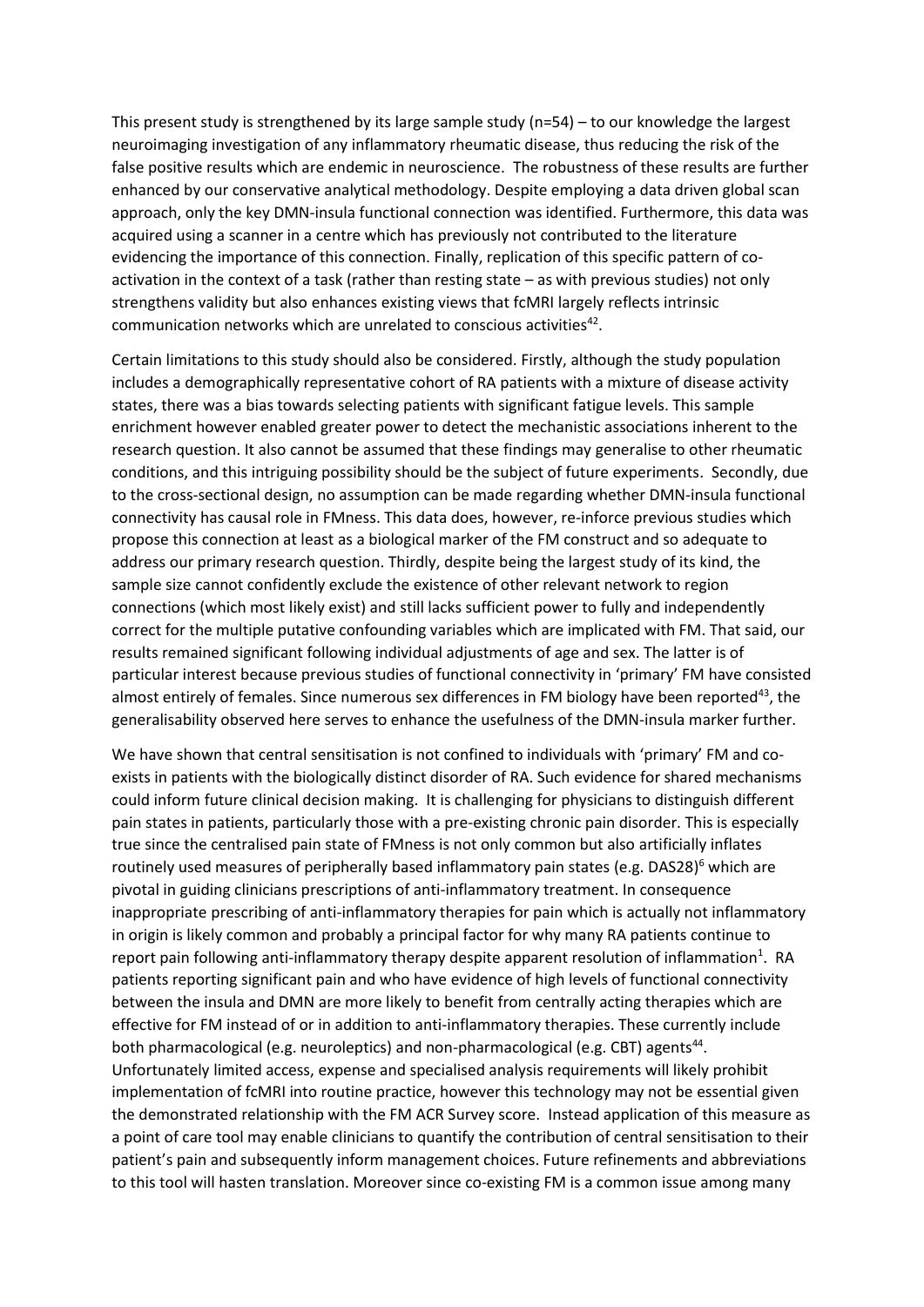diseases (musculoskeletal and beyond)<sup>45-49</sup>, such a tool may be generically applicable and so testing across the spectrum of chronic pain disorders may finally move the pain field into the era of personalised medicine.

# **ACKNOWLEDGEMENTS:**

The authors wish to thank all of the patient volunteers. We also thank Mariella D'Allesandro for supporting recruitment and data collection.

# **CONTRIBUTORS:**

NB, CK, EI, TL, GW, AM, RH and DC were involved in designing the study in drafting the article and revising it critically for important intellectual content, and all authors approved the final version to be published. NB and CK analysed the data and wrote the first draft. EI, TL and GW contributed to the data analysis. NB had full access to all the data in the study and take responsibility for the integrity of the data and the accuracy of the data analysis

# **REFERENCES:**

1. McWilliams DF, Walsh DA. Factors predicting pain and early discontinuation of tumour necrosis factor-alpha-inhibitors in people with rheumatoid arthritis: results from the British society for rheumatology biologics register. BMC Musculoskelet Disord 2016;17:337.

2. Wolfe F, Michaud K. Assessment of pain in rheumatoid arthritis: minimal clinically significant difference, predictors, and the effect of anti-tumor necrosis factor therapy. J Rheumatol 2007;34:1674-83.

3. Clauw DJ. Fibromyalgia: a clinical review. JAMA 2014;311:1547-55.

4. Lee YC. Effect and treatment of chronic pain in inflammatory arthritis. Curr Rheumatol Rep 2013;15:300.

5. Jones GT, Atzeni F, Beasley M, Fluss E, Sarzi-Puttini P, Macfarlane GJ. The prevalence of fibromyalgia in the general population: a comparison of the American College of Rheumatology 1990, 2010, and modified 2010 classification criteria. Arthritis Rheumatol 2015;67:568-75.

6. Wolfe F, Michaud K, Busch RE, et al. Polysymptomatic distress in patients with rheumatoid arthritis: understanding disproportionate response and its spectrum. Arthritis Care Res (Hoboken) 2014;66:1465-71.

7. Ichesco E, Schmidt-Wilcke T, Bhavsar R, et al. Altered resting state connectivity of the insular cortex in individuals with fibromyalgia. J Pain 2014;15:815-26 e1.

8. Bushnell MC, Ceko M, Low LA. Cognitive and emotional control of pain and its disruption in chronic pain. Nat Rev Neurosci 2013;14:502-11.

9. Flodin P, Martinsen S, Lofgren M, Bileviciute-Ljungar I, Kosek E, Fransson P. Fibromyalgia is associated with decreased connectivity between pain- and sensorimotor brain areas. Brain Connect 2014;4:587-94.

10. Gusnard DA, Akbudak E, Shulman GL, Raichle ME. Medial prefrontal cortex and selfreferential mental activity: relation to a default mode of brain function. Proc Natl Acad Sci U S A 2001;98:4259-64.

11. Craig AD. How do you feel? Interoception: the sense of the physiological condition of the body. Nat Rev Neurosci 2002;3:655-66.

12. Napadow V, LaCount L, Park K, As-Sanie S, Clauw DJ, Harris RE. Intrinsic brain connectivity in fibromyalgia is associated with chronic pain intensity. Arthritis Rheum 2010;62:2545-55.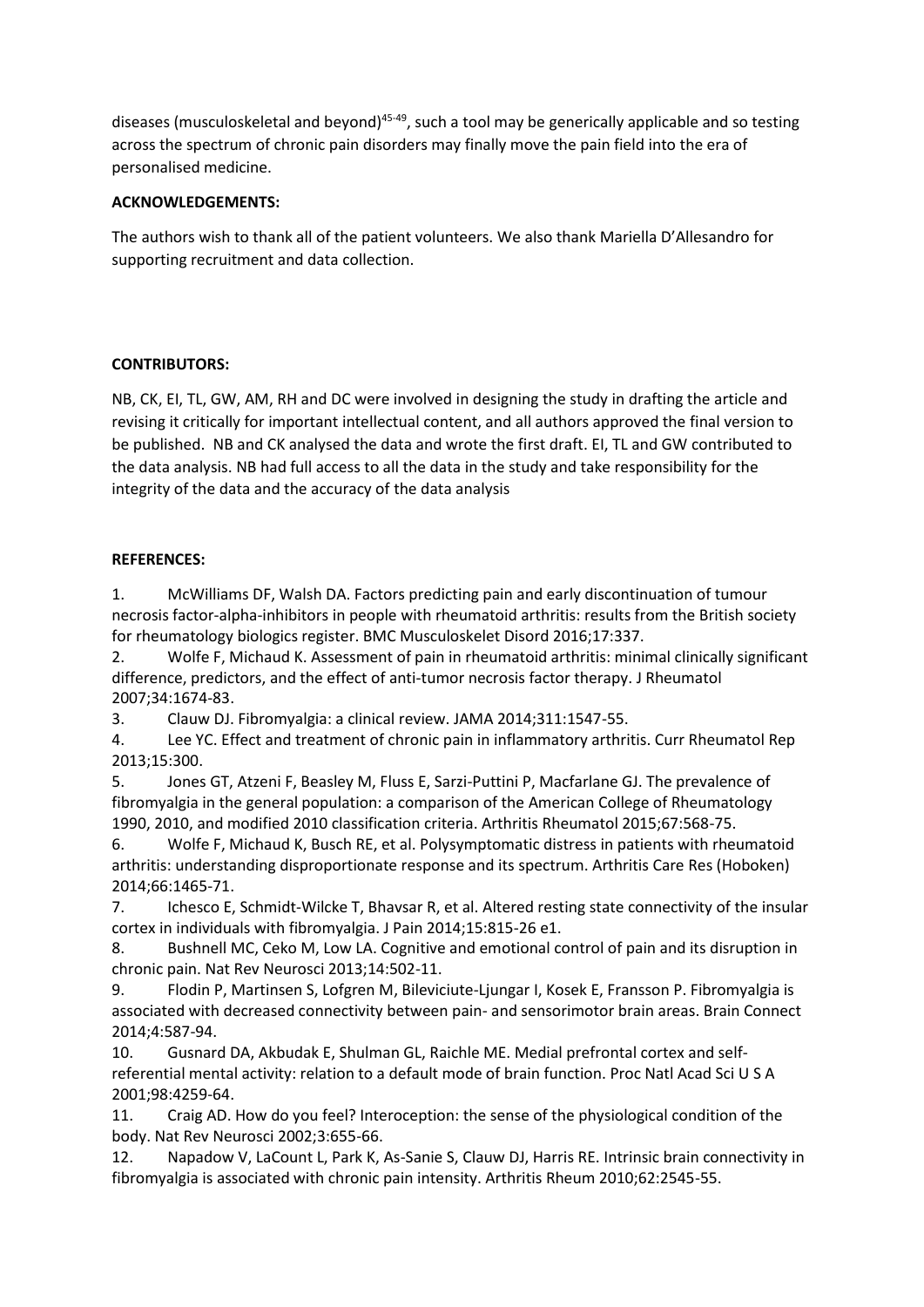13. Harris RE, Napadow V, Huggins JP, et al. Pregabalin rectifies aberrant brain chemistry, connectivity, and functional response in chronic pain patients. Anesthesiology 2013;119:1453-64.

14. Napadow V, Kim J, Clauw DJ, Harris RE. Decreased intrinsic brain connectivity is associated with reduced clinical pain in fibromyalgia. Arthritis Rheum 2012;64:2398-403.

15. Hsiao FJ, Wang SJ, Lin YY, et al. Altered insula-default mode network connectivity in fibromyalgia: a resting-state magnetoencephalographic study. J Headache Pain 2017;18:89.

16. Letzen JE, Craggs JG, Perlstein WM, Price DD, Robinson ME. Functional connectivity of the default mode network and its association with pain networks in irritable bowel patients assessed via lidocaine treatment. J Pain 2013;14:1077-87.

17. Wasan AD, Loggia ML, Chen LQ, Napadow V, Kong J, Gollub RL. Neural correlates of chronic low back pain measured by arterial spin labeling. Anesthesiology 2011;115:364-74.

18. Aletaha D, Neogi T, Silman AJ, et al. 2010 Rheumatoid arthritis classification criteria: an American College of Rheumatology/European League Against Rheumatism collaborative initiative. Arthritis Rheum 2010;62:2569-81.

19. Chalder T, Berelowitz G, Pawlikowska T, et al. Development of a fatigue scale. J Psychosom Res 1993;37:147-53.

20. Wolfe F, Clauw DJ, Fitzcharles MA, et al. Fibromyalgia criteria and severity scales for clinical and epidemiological studies: a modification of the ACR Preliminary Diagnostic Criteria for Fibromyalgia. J Rheumatol 2011;38:1113-22.

21. Jenkins CD, Stanton BA, Niemcryk SJ, Rose RM. A scale for the estimation of sleep problems in clinical research. J Clin Epidemiol 1988;41:313-21.

22. Zigmond AS, Snaith RP. The hospital anxiety and depression scale. Acta Psychiatr Scand 1983;67:361-70.

23. Basu N, Murray AD, Jones GT, Reid DM, Macfarlane GJ, Waiter GD. Neural correlates of fatigue in granulomatosis with polyangiitis: a functional magnetic resonance imaging study. Rheumatology (Oxford) 2014;53:2080-7.

24. Calhoun VD, Adali T, Pekar JJ. A method for comparing group fMRI data using independent component analysis: application to visual, motor and visuomotor tasks. Magn Reson Imaging 2004;22:1181-91.

25. Himberg J, Hyvarinen A, Esposito F. Validating the independent components of neuroimaging time series via clustering and visualization. Neuroimage 2004;22:1214-22.

26. Beckmann CF, DeLuca M, Devlin JT, Smith SM. Investigations into resting-state connectivity using independent component analysis. Philos Trans R Soc Lond B Biol Sci 2005;360:1001-13.

27. Whitfield-Gabrieli S, Nieto-Castanon A. Conn: a functional connectivity toolbox for correlated and anticorrelated brain networks. Brain Connect 2012;2:125-41.

28. Behzadi Y, Restom K, Liau J, Liu TT. A component based noise correction method (CompCor) for BOLD and perfusion based fMRI. Neuroimage 2007;37:90-101.

29. Borsook D, Veggeberg R, Erpelding N, et al. The Insula: A "Hub of Activity" in Migraine. Neuroscientist 2016;22:632-52.

30. Coppieters I, Meeus M, Kregel J, et al. Relations Between Brain Alterations and Clinical Pain Measures in Chronic Musculoskeletal Pain: A Systematic Review. J Pain 2016;17:949-62.

31. Mazzola L, Isnard J, Peyron R, Guenot M, Mauguiere F. Somatotopic organization of pain responses to direct electrical stimulation of the human insular cortex. Pain 2009;146:99-104.

32. Baliki MN, Geha PY, Apkarian AV, Chialvo DR. Beyond feeling: chronic pain hurts the brain, disrupting the default-mode network dynamics. J Neurosci 2008;28:1398-403.

33. Kucyi A, Salomons TV, Davis KD. Mind wandering away from pain dynamically engages antinociceptive and default mode brain networks. Proc Natl Acad Sci U S A 2013;110:18692-7.

34. Coppola G, Di Renzo A, Tinelli E, et al. Resting state connectivity between default mode network and insula encodes acute migraine headache. Cephalalgia 2017:333102417715230. 35. Woolf CJ. Central sensitization: implications for the diagnosis and treatment of pain. Pain

2011;152:S2-15.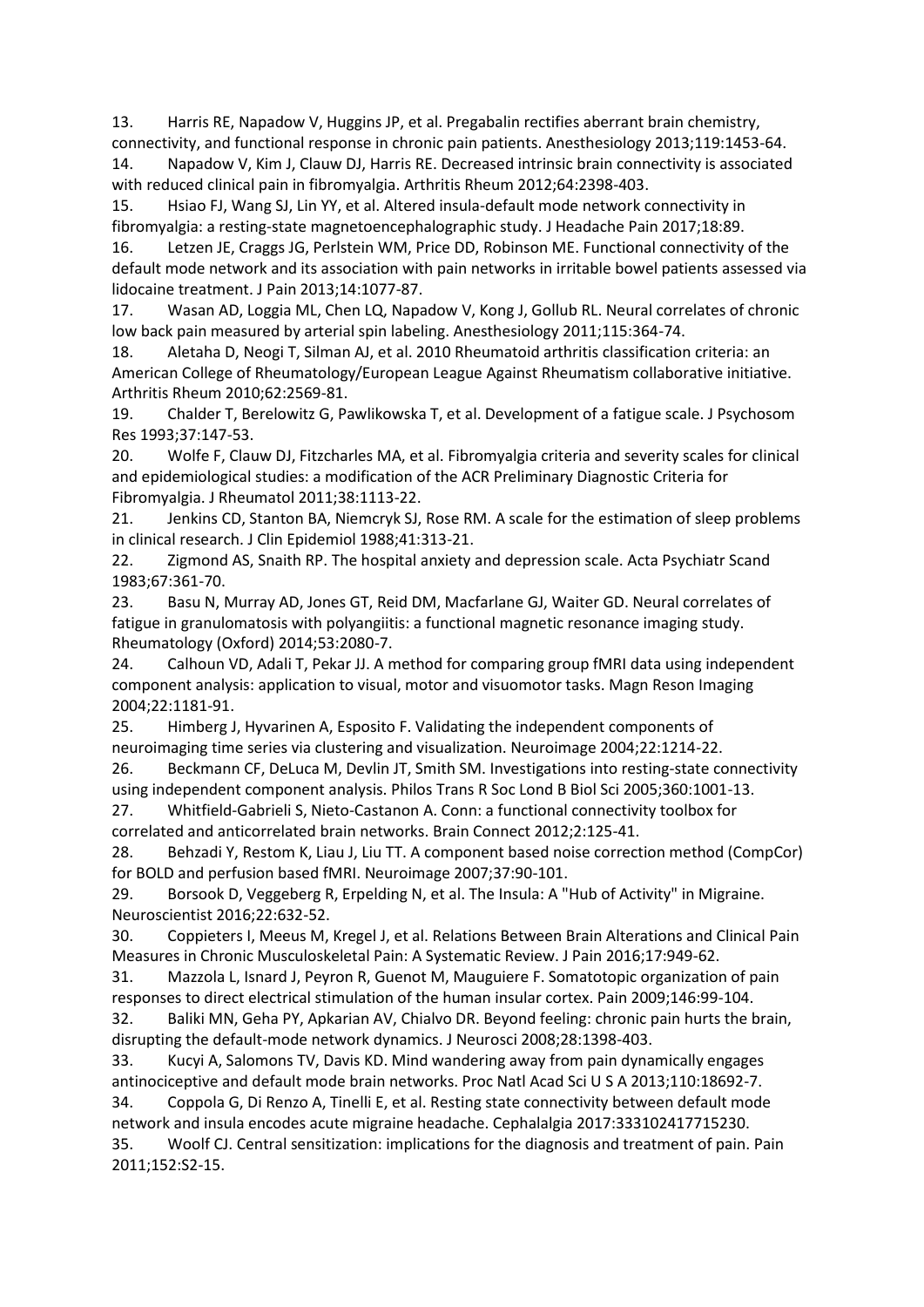36. Grassini S, Nordin S. Comorbidity in Migraine with Functional Somatic Syndromes, Psychiatric Disorders and Inflammatory Diseases: A Matter of Central Sensitization? Behav Med 2017;43:91-9.

37. Hartvigsen J, Natvig B, Ferreira M. Is it all about a pain in the back? Best Pract Res Clin Rheumatol 2013;27:613-23.

38. Meeus M, Vervisch S, De Clerck LS, Moorkens G, Hans G, Nijs J. Central sensitization in patients with rheumatoid arthritis: a systematic literature review. Semin Arthritis Rheum 2012;41:556-67.

39. Lee YC, Chibnik LB, Lu B, et al. The relationship between disease activity, sleep, psychiatric distress and pain sensitivity in rheumatoid arthritis: a cross-sectional study. Arthritis Res Ther 2009;11:R160.

40. Jones AK, Derbyshire SW. Reduced cortical responses to noxious heat in patients with rheumatoid arthritis. Ann Rheum Dis 1997;56:601-7.

41. Rech J, Hess A, Finzel S, et al. Association of brain functional magnetic resonance activity with response to tumor necrosis factor inhibition in rheumatoid arthritis. Arthritis Rheum 2013;65:325-33.

42. Cole MW, Bassett DS, Power JD, Braver TS, Petersen SE. Intrinsic and task-evoked network architectures of the human brain. Neuron 2014;83:238-51.

43. Fillingim RB, King CD, Ribeiro-Dasilva MC, Rahim-Williams B, Riley JL, 3rd. Sex, gender, and pain: a review of recent clinical and experimental findings. J Pain 2009;10:447-85.

44. Macfarlane GJ, Kronisch C, Dean LE, et al. EULAR revised recommendations for the management of fibromyalgia. Ann Rheum Dis 2017;76:318-28.

45. Hajj-Ali RA, Wilke WS, Calabrese LH, et al. Pilot study to assess the frequency of fibromyalgia, depression, and sleep disorders in patients with granulomatosis with polyangiitis (Wegener's). Arthritis Care Res (Hoboken) 2011;63:827-33.

46. Torrente-Segarra V, Salman-Monte TC, Rua-Figueroa I, et al. Fibromyalgia prevalence and related factors in a large registry of patients with systemic lupus erythematosus. Clin Exp Rheumatol 2016;34:S40-7.

47. Choi BY, Oh HJ, Lee YJ, Song YW. Prevalence and clinical impact of fibromyalgia in patients with primary Sjogren's syndrome. Clin Exp Rheumatol 2016;34:S9-13.

48. Macfarlane GJ, Barnish MS, Pathan E, et al. The co-occurrence and characteristics of patients with axial spondyloarthritis who meet criteria for fibromyalgia: Results from a UK national register (BSRBR-AS). Arthritis Rheumatol 2017.

49. Sinaii N, Cleary SD, Ballweg ML, Nieman LK, Stratton P. High rates of autoimmune and endocrine disorders, fibromyalgia, chronic fatigue syndrome and atopic diseases among women with endometriosis: a survey analysis. Hum Reprod 2002;17:2715-24.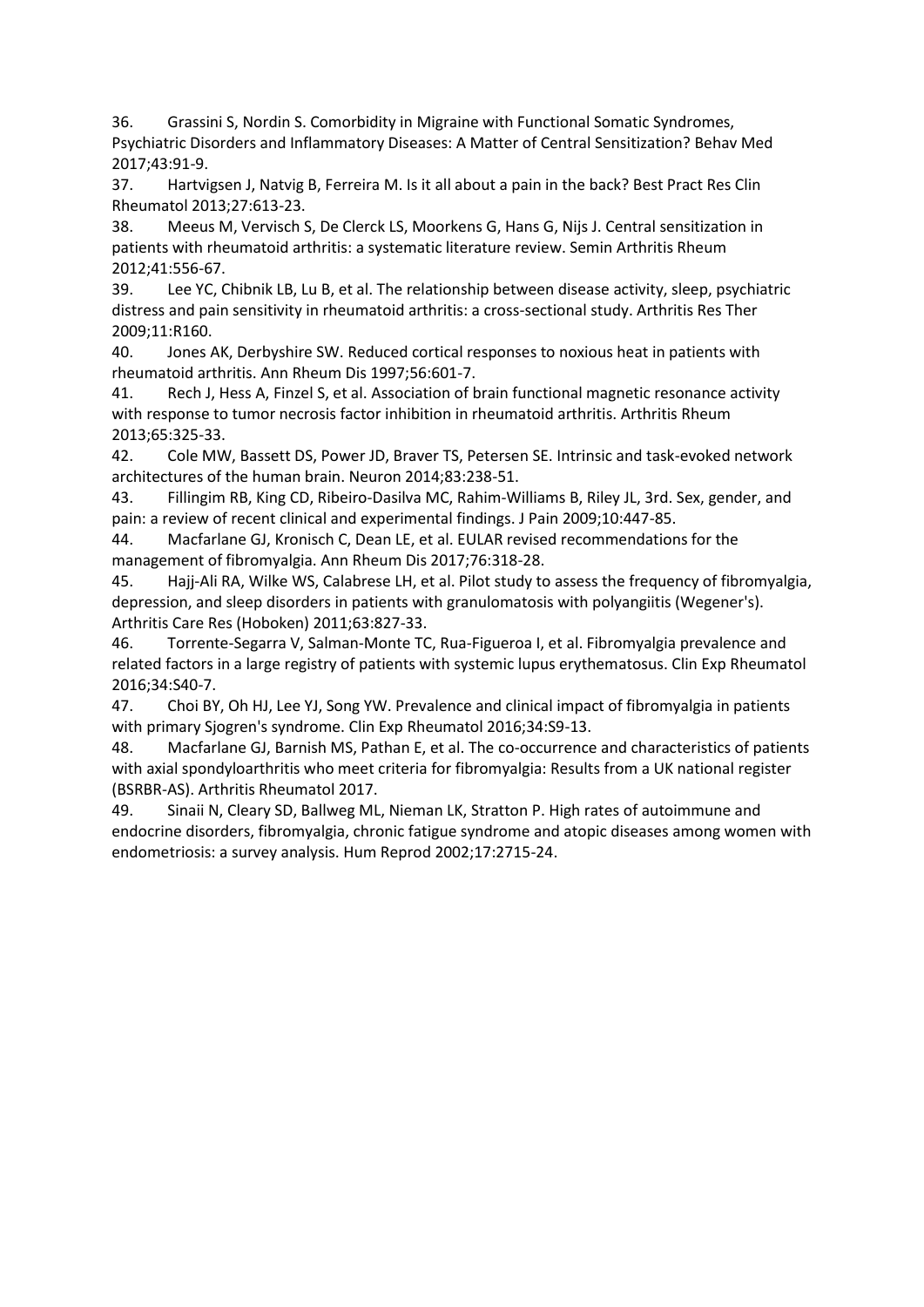**Left Mid/Posterior Insula** 



Figure 1: Increased brain connectivity between the DMN and Left Mid/Posterior Insula in rheumatoid arthritis patients is associated with fibromyalgianess. Scatter plots show positive correlations for interindividual differences in brain connectivity (Fisher transformed r-values; x-axis) and the total ACR fibromyalgia score (y-axis).

| <b>Clinical features</b>          |                 |  |
|-----------------------------------|-----------------|--|
| RA disease activity <sup>a</sup>  | $3.62 \pm 1.30$ |  |
| $CRP$ (mg/L)                      | $7.78 \pm 8.54$ |  |
| Fatigue <sup>b</sup>              | $4.59 \pm 2.19$ |  |
| Depression <sup>c</sup>           | $6.89 \pm 3.92$ |  |
| Sleep disturbance <sup>e</sup>    | 15.67±5.46      |  |
| Current overall pain <sup>f</sup> | $3.81 \pm 2.38$ |  |

Table 1: Clinical characteristics

aDisease activity score 28; <sup>b</sup>Current fatigue 0-10 numerical rating scale (NRS); <sup>c</sup>Hospital anxiety & depression scale; <sup>e</sup>Jenkin's sleep scale; <sup>f</sup> Current pain NRS